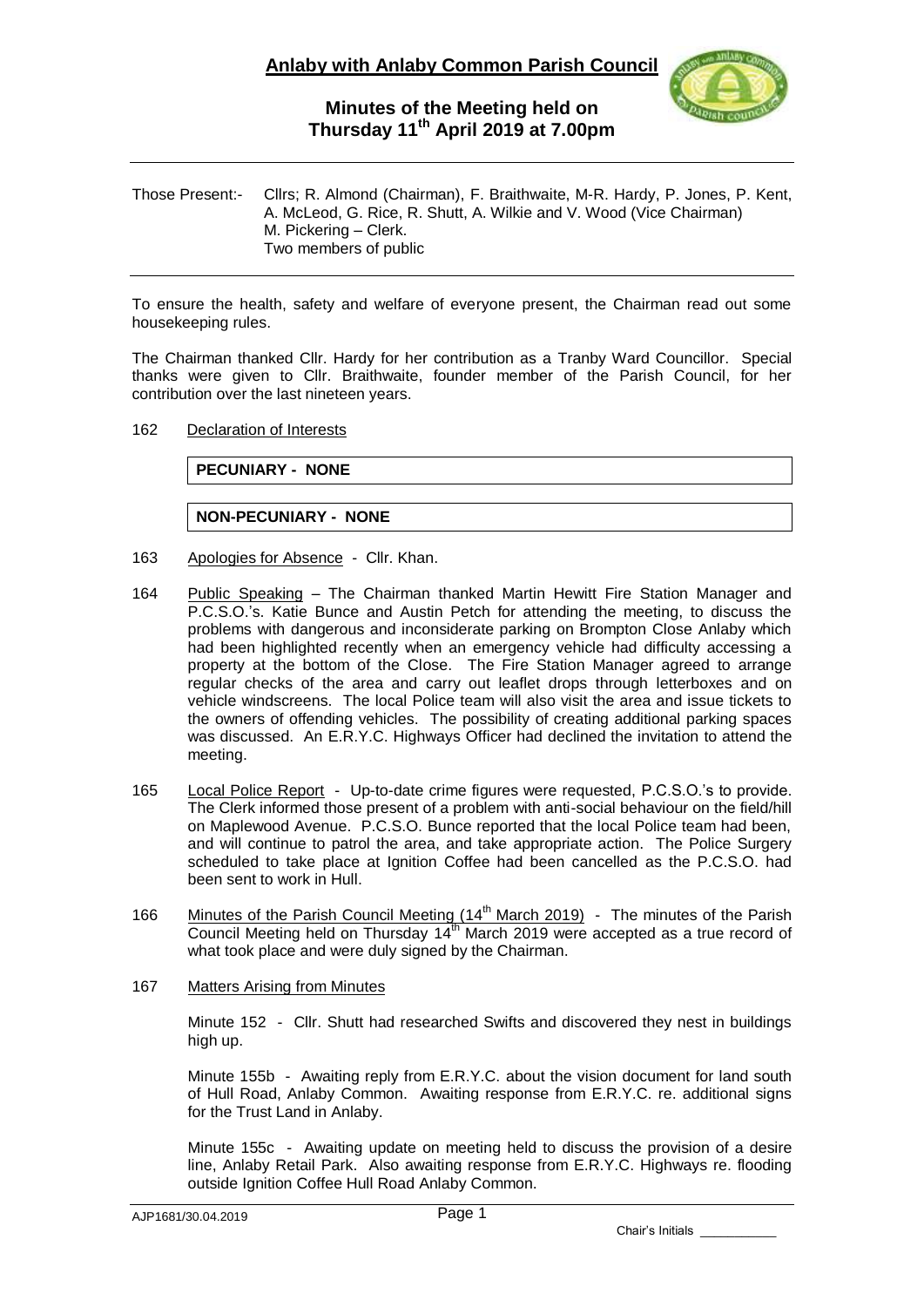

# **Minutes of the Meeting held on Thursday 11 th April 2019 at 7.00pm**

Cllr. Wood will continue to monitor the situation with vandalism to litter bins. Cllr. Shutt to install replacement plaques on the required bins. **Action: VW/RS** to install replacement plaques on the required bins.

168 Finance Report - Finance report to 31<sup>st</sup> March 2019 was circulated for discussion and subsequently approved.

Notice of Annual Audit for the Year Ending  $31<sup>st</sup>$  March 2019 - The Annual Governance and Accountability Return 2018/19 had been received from PKF Littlejohn LLP.

LGPS Employer and Employee Pension Contribution Rates 2019-20 - Both rates effective from 1st April 2019, Employer 21.3% and Employee 5.5%.

169 Parish Council Cheques & Standing Orders - The following cheques were approved:-

| <b>CHEQUE</b><br>NO.              | <b>DETAILS</b>                                                          | <b>AMOUNT</b> | <b>VAT</b><br><b>AMOUNT</b> |
|-----------------------------------|-------------------------------------------------------------------------|---------------|-----------------------------|
| <b>APRIL 2019</b>                 |                                                                         |               |                             |
| 011716                            | Mrs. A. Pickering (Pay/Petrol/Expenses/Home<br>Working)                 | £918.09       | Nil                         |
| 011717                            | <b>HM Revenue &amp; Customs</b>                                         | £704.98       | Nil                         |
| 011718                            | Anlaby Community Care Association (Room<br>Rental)                      | £475.00       | Nil                         |
| 011719                            | Cllr. M-R. Hardy (Flowers for retiring Councillor<br>Braithwaite)       | £15.00        | £2.50                       |
| 011720                            | CIIr. G. Rice (58 Miles - Visits to 'Men in Sheds'<br>Project)          | £23.20        | Nil                         |
| <b>PAYMENTS BY STANDING ORDER</b> |                                                                         |               |                             |
| 14.04.19                          | East Riding Pension Fund - Contribution<br><b>Employer and Employee</b> | £274.88       | Nil                         |

- 170 Recommendations by the Parish Council to the East Riding of Yorkshire Council on Planning Applications
	- $\triangleright$  FULL PLANNING PERMISSION Erection of single storey extension with chimney to rear (retrospective) – 149 Hull Road, Anlaby - **No observations.**
	- $\triangleright$  FULL PLANNING PERMISSION Erection of a dwelling (AMENDED PLANS) Land South Of 312 Beverley Road, Anlaby - **No observations.**
	- > STRATEGIC VARIATION OF CONDITION(S) Variation of Condition 22 (Approved Plans – Medical Centre) of planning permission 14/00957/STPLF – Land South And East Of 51 Lowfield Road, Anlaby - **No observations.**
	- > FULL PLANNING PERMISSION Erection of a single storey extension to rear, alterations to existing porch roof, construction of dormer windows with Juliet balconies to rear, erection of a detached garage following conversion of existing with front and rear extensions to create additional living accommodation and erection of a 1.8m boundary wall with railings and gates to front – 78 Tranby Lane, Anlaby - **Recommend refusal. Concerned about the visual impact of the wall and railings at the front of the property. Not in-keeping with the area.**
	- $\triangleright$  FULL PLANNING PERMISSION Internal and external alterations including an increase to the roof height, erection of single storey extensions to front and rear, installation of roof lights and construction of dormer windows to front and rear with a Juliet balcony to the rear dormer (retrospective application) – 52 Lowfield Road, Anlaby - **No observations.**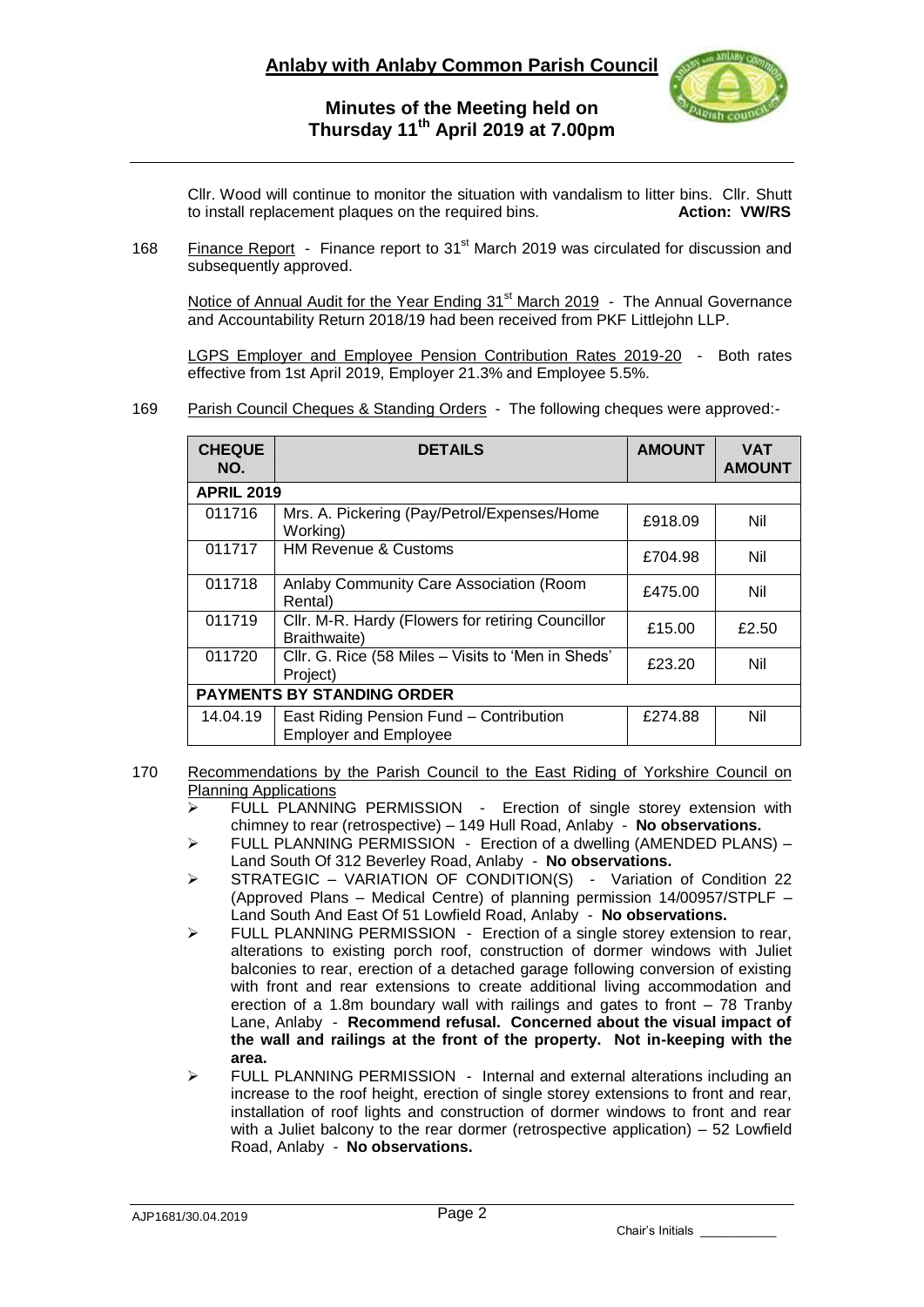

## 171 Update from Working Groups

a) Community Events

Men in Sheds Project - Cllrs. Rice and Shutt had visited the 'Men in Sheds' Project in Hull and reported it to be a very impressive project. 'Men in Sheds' Hull is supported by many local businesses and offers a variety of different activities. The new Men in Sheds branch known as Western Wolds Men in The new Men in Sheds branch, known as Western Wolds Men in Sheds, is now firmly established and welcoming new members to its Holme on Spalding Moor premises, Cllr. Rice reported on this after a recent visit. A representative from 'Men in Sheds' had agreed to come and address the Council at the June meeting, also attending will be Steve Wilcox, Vicar, St Peter's Anlaby and St Mark's Anlaby Common. Cllr. Hardy suggested Cllr. Rice makes contact with the U3A (University of the Third Age). **Action: GR** 

### *Cllr. Kent left the meeting at this point, 8.15pm*

b) Environment

Anlaby Common - The water has now gone. A large number of dog walkers had been seen.

Tree on Anlaby Common Roundabout - Members had been to view the tree which had been brutally pruned. It is uncertain who had removed all the lower branches.

c) Safety, Street Scene and Facilities

E.R.Y.C. Signs - Defer to next meeting.

Seat Request Lowfield Road, Anlaby - Cllr. Hardy had contacted E.Y.M.S. about them installing a seat in the bus shelter on Lowfield Road opposite The Spire and had received a negative response. It was agreed the Clerk write on behalf of the Parish Council, making the same request.

Hull Road Anlaby Car Park Possible Two Hour Parking - It was agreed the Clerk arrange a site meeting with an E.R.Y.C. Parking Officer and the Chairman to discuss the possibility of limiting car parking in parts of the Hull Road car<br>park, to two hours, **Action: Clerk/RA** park, to two hours.

Cllr. Hardy asked for a volunteer to assist her with spraying yellow dogs stencils in the parish.

- d) Communication Nothing to report.
- e) Administration Nothing to report.
- 172  $2<sup>nd</sup>$  World War Pill Box Tranby Lane, Anlaby  $-$  The Chairman made members aware of the 2<sup>nd</sup> World War Pill Box located on Tranby Lane on the right hand side near the junction with Jenny Brough Lane, on the western boundary of the field next to the hedge. Clerk to investigate the possibility of getting protected status for it.

**Action: Clerk**

173 Possible Provision of a Defibrillator for Anlaby Centre - The Clerk was asked to obtain an estimated cost to install a defibrillator in Anlaby Centre. **Action: Clerk**